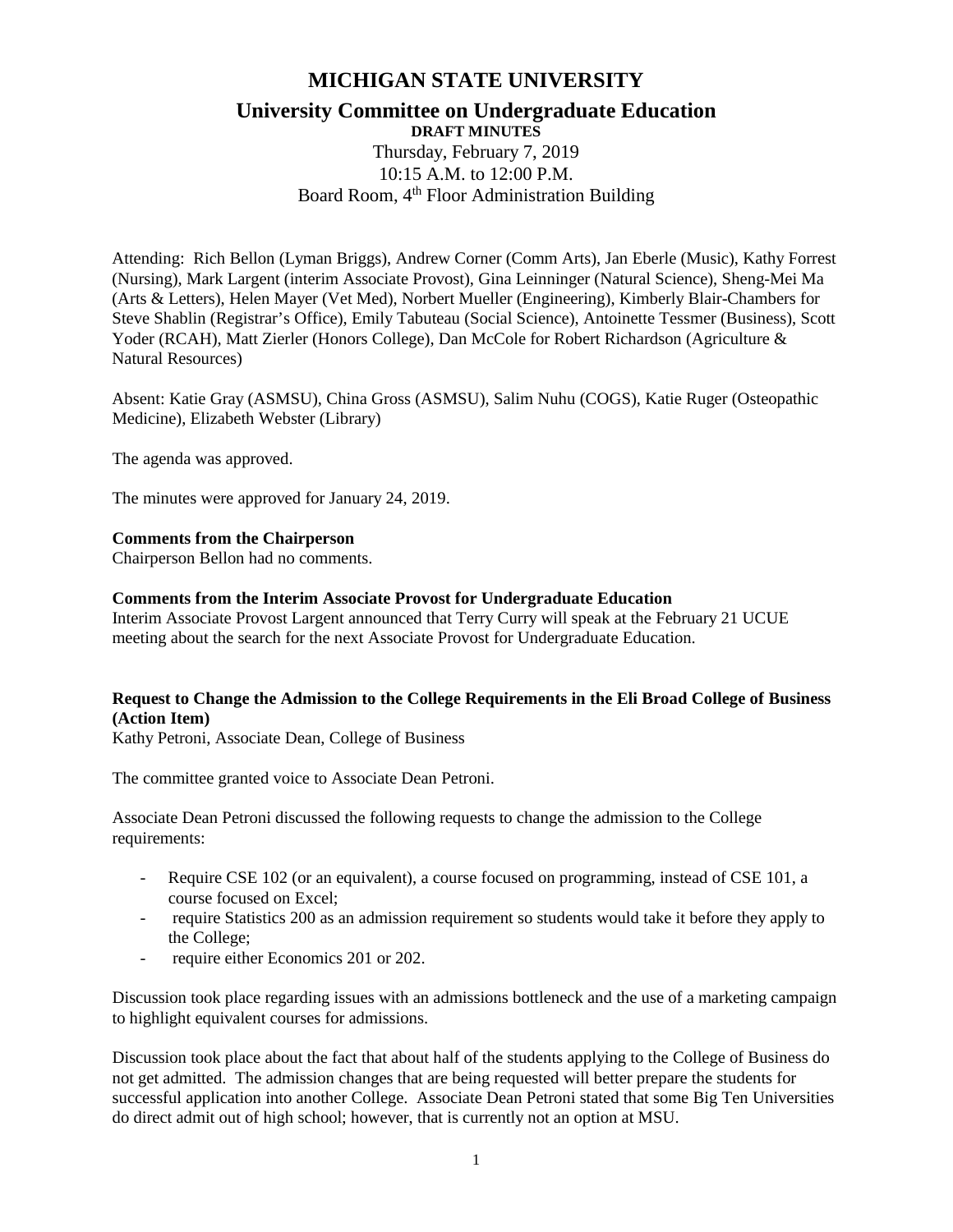Voice was removed from Associate Dean Petroni.

The following motion passed unanimously.

# *The University Committee on Undergraduate Education duly considered and endorsed the request to Change the Admission to the College Requirements in the Eli Broad College of Business.*

# **Request to Change the Graduation Requirements for the Bachelor of Arts Degree in the Eli Broad College of Business (Action Item)**

Kathy Petroni, Associate Dean, College of Business

The committee granted voice to Associate Dean Petroni.

Associate Dean Petroni stated the requested change is for MTH 124 to be a required course. Other changes noted are that CSE 101 is now CSE 102. Management 250 is now Marketing 250.

A brief discussion took place regarding the Tier II writing requirement and how it exists throughout the various majors.

Voice was removed from Associate Dean Petroni.

The following motion passed unanimously.

*The University Committee on Undergraduate Education duly considered and endorsed the request to Change the Graduation Requirements for the Bachelor of Arts Degree in the Eli Broad College of Business with a friendly amendment under "Graduation Requirements for the Bachelor of Arts Degree," 1., second sentence, "The completion of Mathematics 103 and 124, Statistics 200," add 201 or 315.*

### **Request for a New Minor in Media Photography (Action Item)**

Ann Hoffman, Assistant Dean, College of Communication Arts & Sciences Judy Walgren, Photography Instructor, College of Communication Arts & Sciences

The committee granted voice to Assistant Dean Hoffman and Ms. Walgren.

Ms. Walgren stated how photography is being used in many different careers such as nursing and agriculture. The need for an understanding of photojournalism was discussed. The creation of this Minor will allow students from other colleges to access media photography courses and will help students from other colleges be knowledgeable about how to use photography in all forms of communications.

Assistant Dean Hoffman referenced a letter from the Chairperson of Art, Art History, and Design for support of the new Minor. A brief discussion was held regarding the overlap with a Journalism major and the number of courses that could be double counted toward this Minor.

Voice was removed from Assistant Dean Hoffman and Ms. Walgren.

The following motion passed unanimously.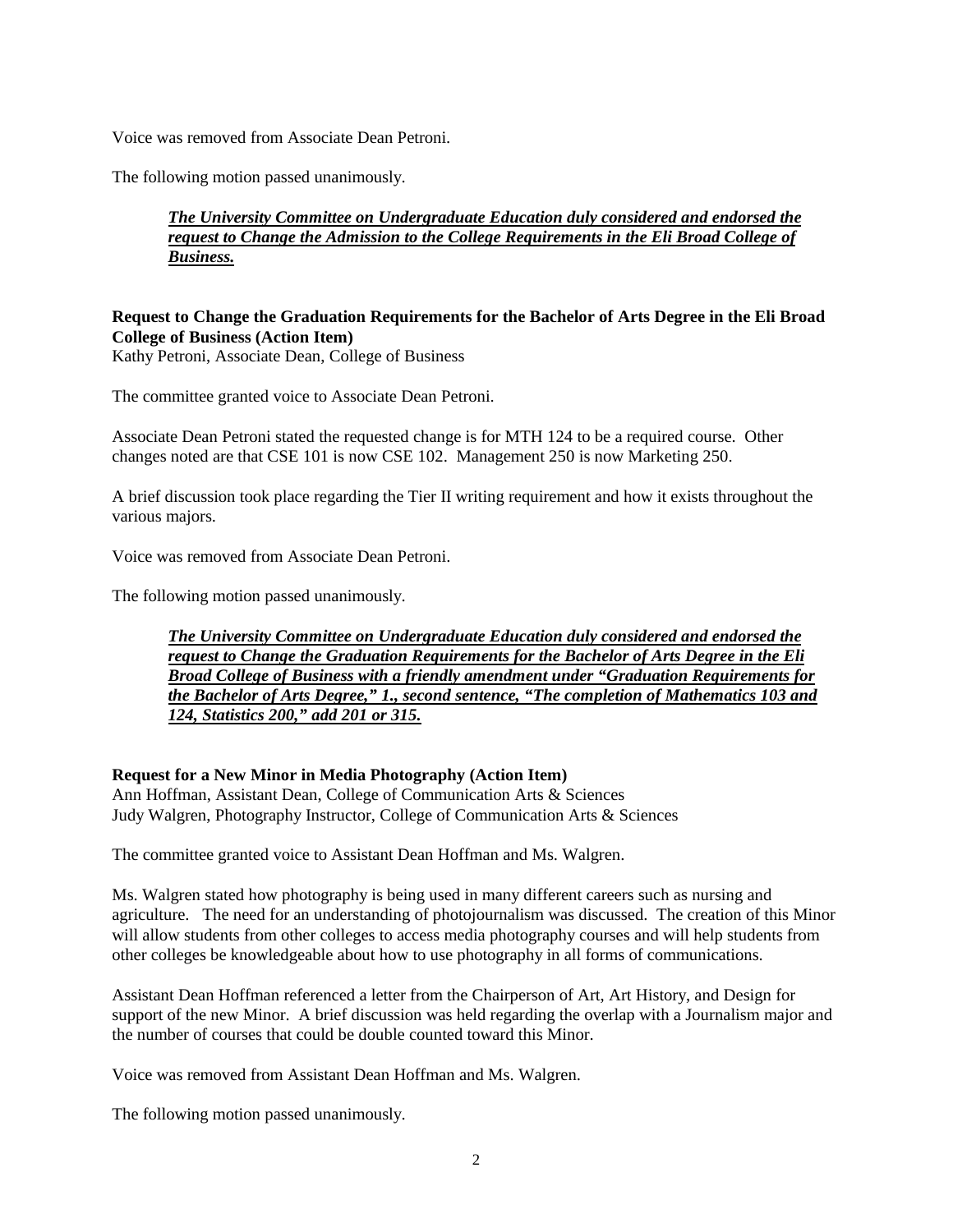# *The University Committee on Undergraduate Education duly considered and endorsed the request for a New Minor in Media Photography.*

**Request for Changes to a Required Listing of Courses in which a minimum grade of 2.0 is required in the Bachelor of Fine Arts Degree in Theatre (Action Item)** Kirk Domer, Chairperson, Department of Theatre, College of Arts & Letters

The committee granted voice to Chairperson Domer.

Chairperson Domer stated that the request is to add a new course, a sophomore seminar, that could lead students to adjacent careers in theatre and not just an actor or a designer. The course could help students work in a career in television or creating window displays. Chairperson Domer stated that the department plans to follow up with alumni to see where their careers have led them.

Chairperson Domer stated that the credits will be reduced in senior seminar to make room for the sophomore seminar. Students will be encouraged to create portfolios and document their experiences throughout their degree program.

Voice was removed from Chairperson Domer.

The following motion passed unanimously.

*The University Committee on Undergraduate Education duly considered and endorsed the request for Changes to a Required Listing of Courses in which a Minimum Grade of 2.0 is required in the Bachelor of Fine Arts Degree in Theatre.*

### **Request for Changes in the Admission Requirements to the Bachelor of Landscape Architecture Degree in Landscape Architecture and Changes in a Grade Requirement of 2.0 in All Landscape Architecture Courses (Action Item)**

Jun-Hyun Kim, Director, Landscape Architecture, College of Agriculture and Natural Resources Susan Derosa, academic advisor, College of Agriculture and Natural Resources

The committee granted voice to Dr. Kim and Ms. Derosa.

Dr. Kim stated that the Landscape Architecture LA degree is one of the top ten programs in the country in its field. More than fifty percent of the students in this degree are transfer students. Dr. Kim stated that the department has a large endowment to support study abroad and one hundred percent of LA students participate in the optional study abroad.

Dr. Kim stated the requested changes in the admission requirements are:

- Allow students to be admitted as sophomores;
- Completion of 28 credits;
- Submission of a completed Landscape Architecture (LA) application package by the deadline specified by the School;
- Achieve a grade of 2.0 or higher in the following core Landscape Architecture courses: LA 140 Graphics and Two-Dimensional Design Studio, LA 141 Graphics and Three-Dimensional Design Studio, and LA 200 Introduction to Landscape Architecture;
- Completion of the University, College and School mathematics requirement;
- Completion of PDC 120 Planning and Design Digital Graphics.
- Transfer students and students with 28 or more credits who want to change their major to LA may have previous design work evaluated by the program prior to placement in LA second-year courses and above.